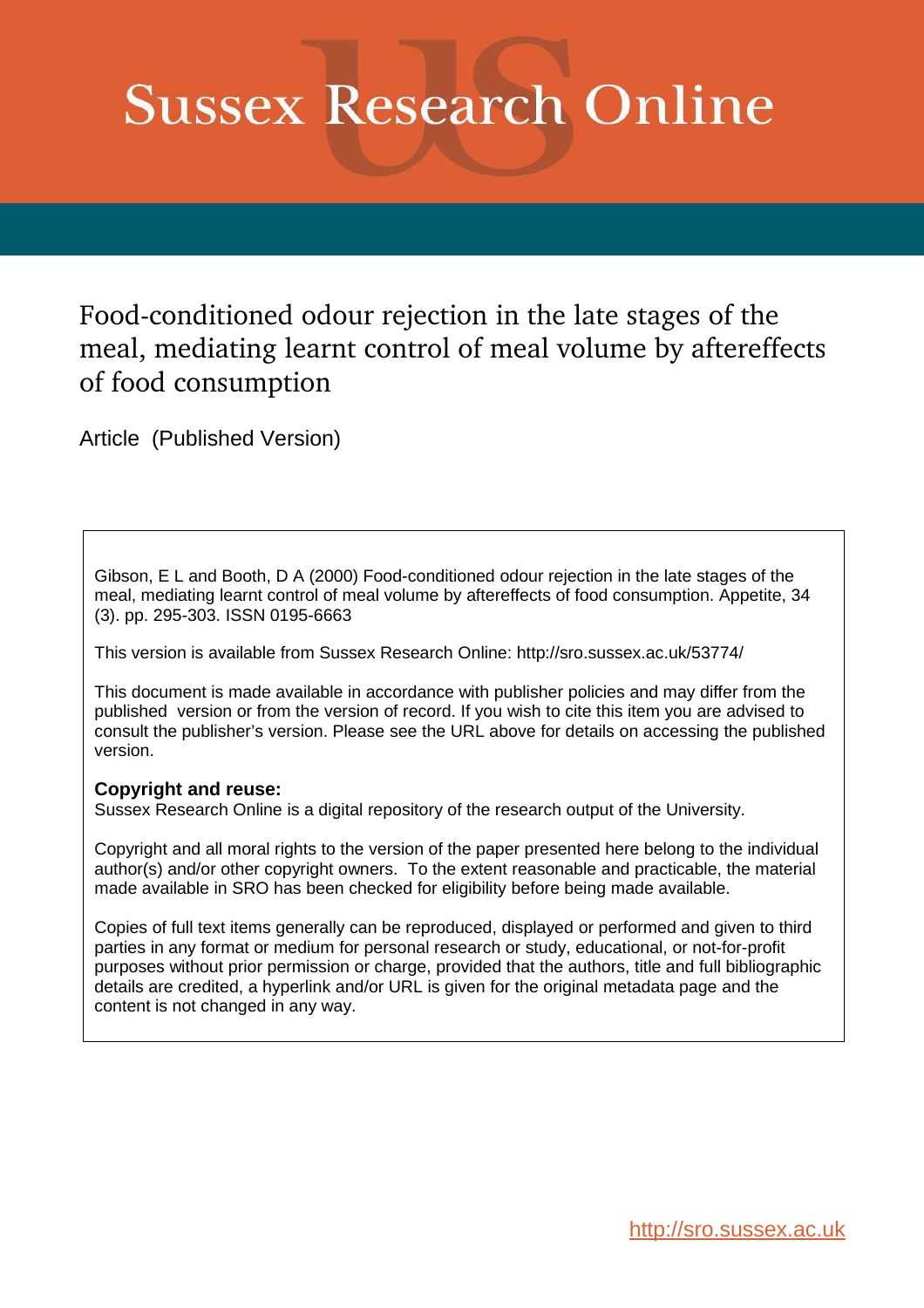## Food-conditioned odour rejection in the late stages of the meal, mediating learnt control of meal volume by aftereffects of food consumption

E.L.Gibson and D.A. Booth

School of Psychology, University of Birmingham

(Received 22 March1999, revision 25 October1999, acceptedin revised form18 November1999)

In a two-bottle choice test, rats drank more of the fluid having a novel odour than that having an odour which had previously been presented in the later part of meals on concentrated maltodextrin solution. Rats are normally more averse to a novel odour than to a familiar odour; therefore, the conditioned reaction to the odour acquired in these circumstances is likely to be an ingestive aversion, rather than merely a lack of preference. Furthermore, this learnt odour rejection was seen only in the second half of the meal, indicating that it is dependent on an ingestion-induced state of repletion. Together then, these observations are evidence that the volume of meals rich in carbohydrate can be controlled by learnt rejection of particular food flavours in the presence of visceral cues specific to repletion (previously dubbed ``conditioned satiety''), the only known mechanism by which aftereffects of ingested energy could reduce meal volume.

 $\odot$  2000 Academic Press

#### Introduction

It has been proposed that much of the control of ingestion involves conditioned responses to conjunctions of external stimuli, such as the sensory characteristics of the foodstuff, and internal stimuli that depend on the current bodily state (Booth, 1977a, 1977b, 1985; Booth & Davis, 1973; Booth & Toase, 1983; Booth et al., 1994; Booth et al., 1976). That is to say, appetite and satiety are, at least in part, learnt preferences and aversions that vary with visceral state as it changes during a meal. Evidence in support of

 $0.195 - 6663/00/030295 + 09\$ \$35.00/0

this theory has accumulated over recent years in rats (Baker et al., 1987; Booth, 1972b, 1977b, 1980; Booth & Davis, 1973; Gibson & Booth, 1986, 1989; Sclafani, 1997), monkeys (Booth & Grinker, 1993), and young (Birch et al., 1987, 1990) and adult (Booth et al., 1976; Booth & Toase, 1983; Gibson et al., 1995) human beings. In all the cited experiments, there was evidence that the oral-visceral cue combinations were associatively conditioned by effects of an ingested foodstuff.

The first studies demonstrated that the volume of a meal on a distinctively flavoured diet could be controlled by aftereffects of a high concentration of the polymeric carbohydrates, dextrin or maltodextrin (MD), in the diet during prior training (Booth, 1972b; Booth & Davis, 1973). The volume of the meal on concentrated MD became smaller than the meal size for dilute MD, although the rates of intake at the start of the meals were similar: thus, the smaller meal on concentrated MD was not attributable to a flavour aversion from the beginning of the meal, as is produced by concentrated sugars (Booth et al., 1972; Davis & Smith, 1990; Davis et al., 1993; Warwick & Weingarten, 1996).

This work was partly supported by the Medical Research Council and the Agricultural and Food Research Council, U.K.

We thank Eric Holman for helpful comments on an early version of this paper.

Address correspondence to: Leigh Gibson, ICRF Health Behaviour Unit, Department of Epidemiology and Public Health, Royal Free and University College Medical School, University College London, 2-16 Torrington Place, London WC1E 6BT, U.K.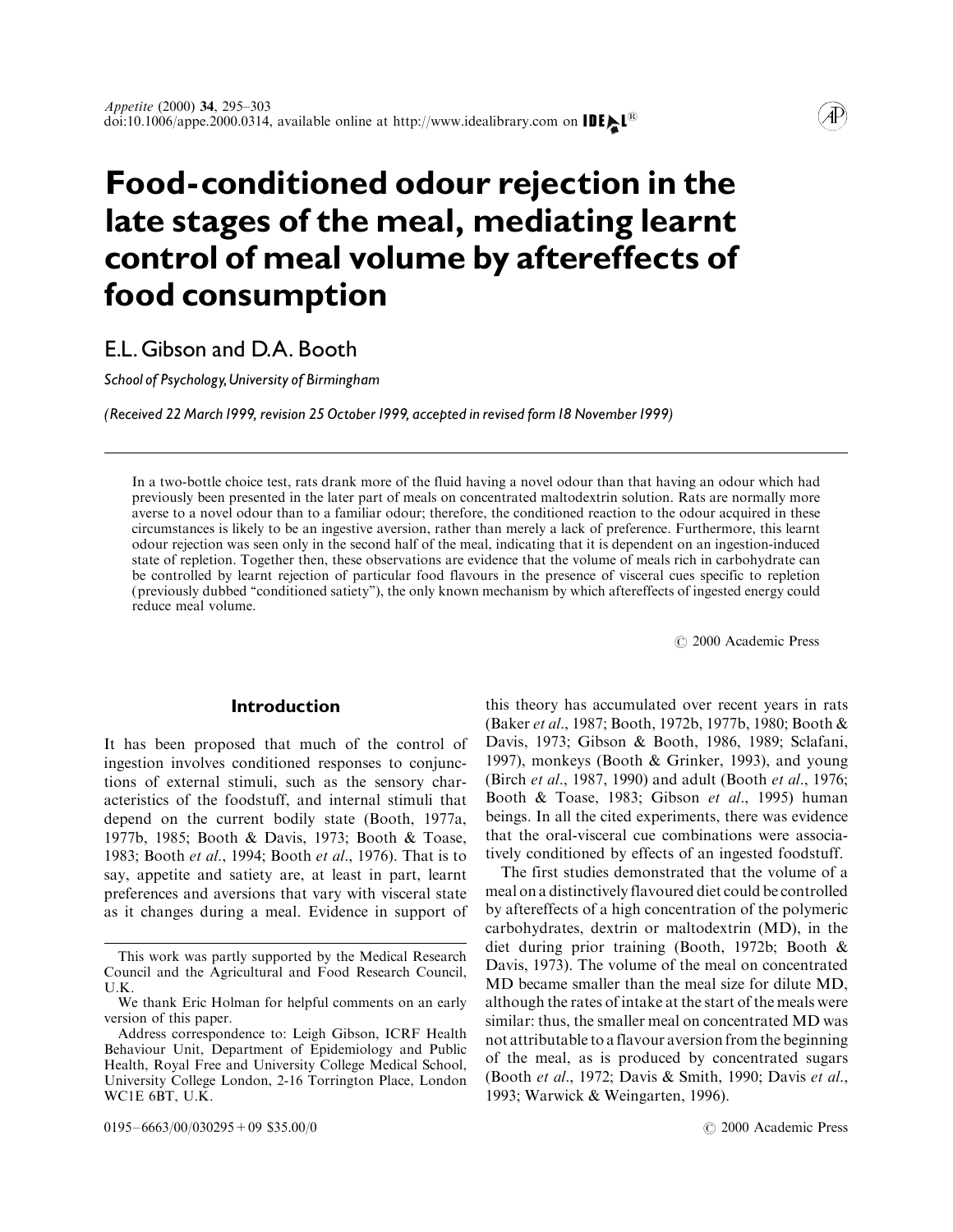#### 296 E.L.Gibson and D.A. Booth

Some of these effects on meal size might in principle have been a result of gastric adaptation to repeated liquid meals, rather than conditioning by the aftereffects of MD. However, there was a similar differentiation of meal size without a difference in initial rate in the first extinction test, i.e. on meals differing for the first time in only the flavour that had been paired with either high or low MD concentrations during training (Booth, 1972b). This showed that the reduction in intake was at least partly a learnt response to orosensory factors in the presence of an internal effect of eating much of a meal presumed to be chemically non-specific distension of the digestive tract (an hypothesis subsequently confirmed by Gibson and Booth, 1989). Booth and Davis (1973) went on to demonstrate the specificity of lowered acceptance to the end of the meal by showing a reversal in two-choice preference from the start to the end of the meal after conditioning by concentrated MD. This learnt repletion-dependent flavour rejection was dubbed "conditioned satiety" to distinguish it from the conditioned aversion (and hypophagia) from the start of a meal seen with hypertonic sugars (Booth et al., 1972; Davis & Smith, 1990; Le Magnen, 1959), hypoglycaemia (Le Magnen, 1957; Lovett & Booth, 1970) and amphetamine (D'Mello et al., 1977; Le Magnen, 1963).

In a later experiment, Booth (1980) showed more directly that this learnt control of ingestion reflected a switch in relative preferences and aversions for the flavours during the meal after learning from postprandial aftereffects of concentrated and dilute MD. This was achieved by means of repeated two-stimulus choice tests, rather than merely dissociating meal size from initial rate or from two-choice preference as Booth (1972b) and Booth and Davis (1973) had done. After training, rats were given repeatedly enforced renewal of choices between a flavour previously paired with 40% MD and a 10% MD-paired flavour, in a test solution of intermediate MD concentration (i.e., extinction of differential aftereffects). Relative preference for the 40% MD-paired flavour at the start of the meal changed to a relative preference for the 10% MD-paired flavour at the end of the meal. The inference was that the changing preferences/aversions seen during extinction had been learned by the association of the aftereffects of either 10% or 40% MD with successive combinations of internal and external cues arising during the training meal on the flavoured MD.

However, as pointed out by Booth (1977a) and elaborated by Swithers Mulvey and Hall (1992; Swithers et al., 1998), a reversal of relative preference during a meal might also arise from effects of habituation on the initial preference for one flavour, or through a simple alternation or reversal strategy, as shown by a rat exploring alternate arms in a maze. Evidence against this was obtained from extinction tests in a second group of rats (Booth, 1977a) which were shown to maintain an initial conditioned preference (of similar strength to that for 40% over 10%) for a 25% MD-paired flavour over a 0% MD-paired flavour throughout the test meal: that is, this degree of conditioned preference did not habituate even towards the end of the meal, and no reversal of flavour choice was observed because 25% MD is not concentrated enough to condition aversively.

Booth (1977a) argued against habituation by comparing differently based preferences. The experiment reported here was designed to avoid any such habituation to the initially preferred odour, by restricting the presentation of odours to the second half of the test meal only, for the rats tested for a repletion-dependent odour rejection. In addition, another group of identically trained rats was given a choice of odours in the first half of the test meal only. This provided a conclusive between-subjects extinction test for the predicted lack of generalisation of the learnt odour rejection from the trained satiated state to the untrained hungry state, unconfounded by any alternation strategy. Problems of confounding by habituation and familiarization during the test were reduced by restricting exposure to the odour to 6 min for both groups.

The experiment was also designed to address the issue whether the odour which had been paired with aftereffects of concentrated MD is positively rejected or it is merely reduced in acceptance while the stomach is partly filled. Rats and other species reliably exhibit flavour neophobia (Revusky & Bedarf, 1967; Scott & Quint, 1946; Siegel, 1974), i.e. the animals are hesitant to consume novel foods, even when the first sampling has proved their flavour to be highly palatable. Also, olfaction appears to play a major role in this neophobic response (Hankins *et al.*, 1973). Therefore, if rats faced with consumption of either a familiar-smelling or a novel-smelling food late in the meal actually consume more of the novel-smelling food, this would indicate that the decrease in intake of the familiar-smelling food towards the end of the meal is likely to reflect rejection of the odour made familiar by training, rather than merely a relative preference for the untrained odour. We do not attempt to distinguish between aversion and avoidance or rejection, as others have done for learnt or unlearnt responses to tastes (Berridge, 1991; Pelchat et al., 1983). In particular, this design neither requires nor allows assessment of hedonic or aversive reactions to the taste per se of the meals, and we know of no evidence that ingestive aversion to odours, which might involve more distal mechanisms, depends on expression of aversive fixed action patterns (FAPs).

The likelihood of obtaining aversively conditioning postingestional effects from a voluntarily ingested food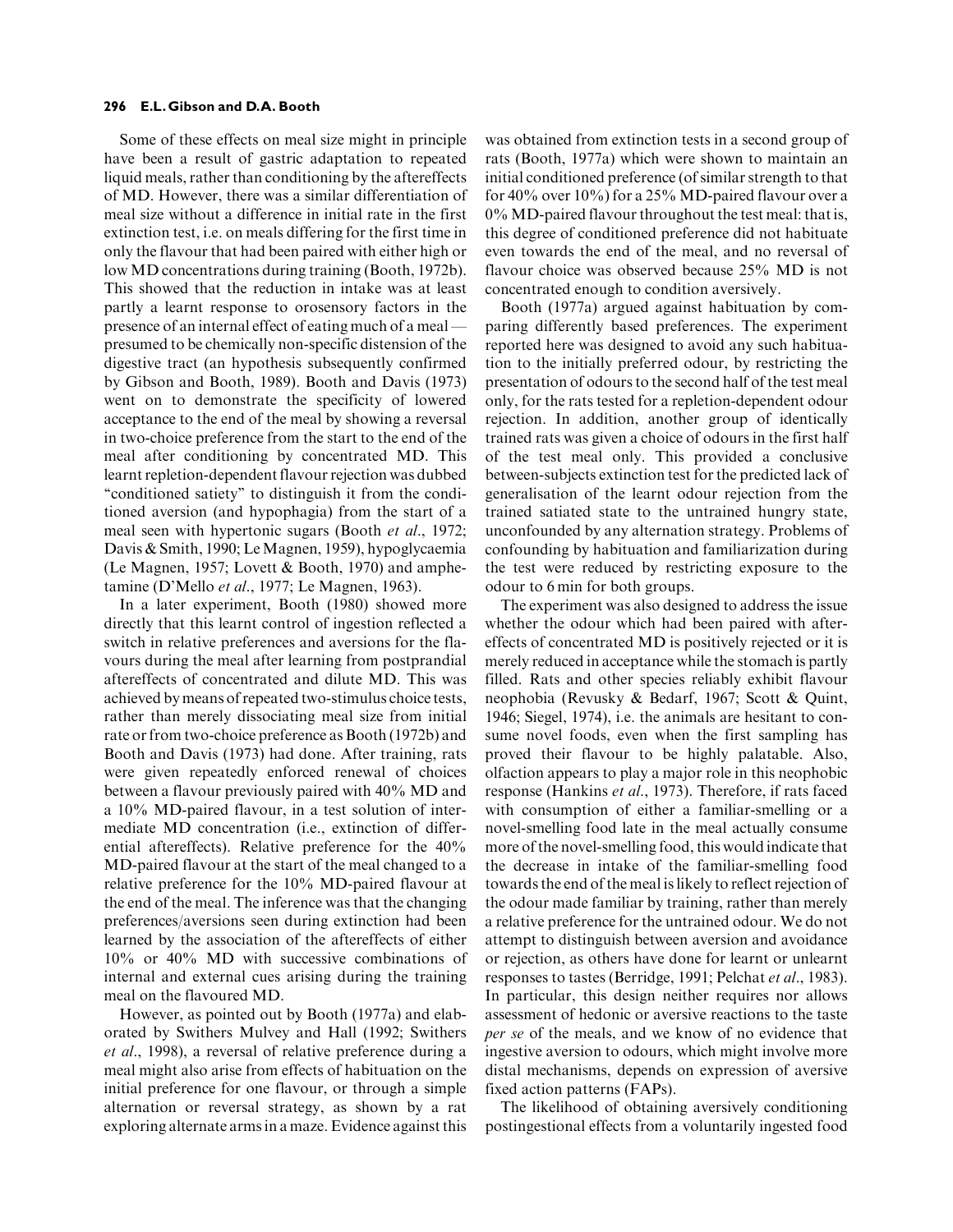material such as glucose polymers was increased in this experiment by first adapting the rats to taking large meals of dilute carbohydrate when mildly hungry. These meals contained a non-nutritive thickener so that the texture of the dilute carbohydrate was similar to that of the more viscous concentrated MD solution to be introduced for aversively conditioning trials. In this way, the rats were "tricked" into consuming large amounts of concentrated MD solution at the start of training.

#### Method

#### Subjects

The experimental subjects were naïve adult male hooded rats, bred in the departmental Animal Laboratory at the University of Birmingham. At the start of the experiment, their mean (SD) body weight was 368 (45) g. The animals were housed singly in suspended steel cages, with an automatic water spout protruding from the centre of the back of the cage. Room temperature was  $21 \pm 1$ °C. Prior to the start of the experiment, the rats were adapted to a 12-h : 12-h light-dark cycle (lights on at 0500h; lights off at 1700h) and maintained on standard laboratory chow pellets (Diet 41B, Pilsbury Ltd., Birmingham, U.K.) with water available at all times.

#### **Materials**

The experimental diets used during adaptation, training and testing were prepared from solutions of various concentrations of maltodextrin and sugars. These liquid foods allowed easy monitoring of intakes at frequent intervals, while minimising interruptions of the animals' feeding bouts. Moreover, sensory differences arising from variation in source and concentration of carbohydrate (CHO) are more easily disguised and the acceptability of taste and texture maintained in liquid diets than they are in solid diets.

A 60% CHO solution was used in training and testing: this consisted of 60 g of a low-glucose mixture of glucooligosaccharides (maltodextrin ``Snowflake'' No. 01913, CPC, Manchester) per 100 ml of final solution, dissolved in distilled water. This level of polymeric CHO is roughly equivalent to that found mostly as starch in the maintenance chow (54 g per 100 g of chow, manufacturer's data).

A 6% CHO solution was used in adaptation and training: this consisted of 3 g of d-glucose (BDH Chemicals, Poole, U.K.) and 3 g of sucrose (BDH) dissolved in distilled water to a final volume of 100 ml. To match the viscosity of the  $60\%$  CHO solution,  $0.7$  g of

#### Meal-volume learning from aftereffects 297

non-nutritive thickening agent was added (7HF sodium carboxymethylcellulose, Hercules, London). This 6% CHO formulation contained the same percentage of mono- and disaccharides as did the 60% CHO (MD) solution (manufacturer's data), and could not be reliably discriminated from that solution in pairedcomparison tests by human observers; that is, these solutions were closely matched in texture and sweetness. It should be noted in any case that, if rats detect any other attractive cue in glucose oligomers, this experiment is assessing an aversively conditioning effect of their consumption.

The odorants used as sensory cues to be conditioned were food essences of almond and violet (both Rayner, London). For 16 rats, the odour concentrations were 2% almond and 1% violet. However, these levels of odorants were subsequently considered to be unnecessarily intense, with a risk of inhibiting drinking, and so, for the remaining eight rats, the concentrations were  $1\%$ almond and  $0.1\%$  violet, with  $0.25\%$  vanilla essence (Pearce Duff, Dunstable) included with the violet to provide a similar "sweetish" aroma to that of the almond (for human observers). There was no evidence that this variation in odour cues systematically affected drinking across rats.

#### Adaptation

The rats were first accustomed to drinking from two 10-ml  $(0.1$ -ml calibrated) glass tubes attached to the front of their cages. On the first day, they had access overnight to two tubes of tap water, after the maintenance water spouts had been removed. On the second day, the rats were given access to two tubes containing  $0.1\%$  saccharin in distilled water for 2 h towards the end of the light phase. This procedure was repeated on the following day.

With drinking from the tubes firmly established, the rats were placed on a food-deprivation schedule in which maintenance chow was removed 4 h before the CHO meal and replaced 2 h later. First, they were adapted to meals of thickened 6% CHO (Table 1). This solution was presented in two tubes as above, during the second half of the light phase. The rats had 45 min access for the first 2 days, and thereafter access for 30 min, by the end of which period drinking had virtually ceased. On the third and fourth days of access to 6% CHO, the positions of the tubes were reversed three times at 5, 10, and 20 min after the start of the meal. From the fifth to the ninth day, tubes were reversed five times at the 2-, 4-, 8-, 12-, and 16-min intervals. This adapted the rats to the frequent tube reversals that would be made during conditioning and testing in order to monitor brief twochoice preference/aversion.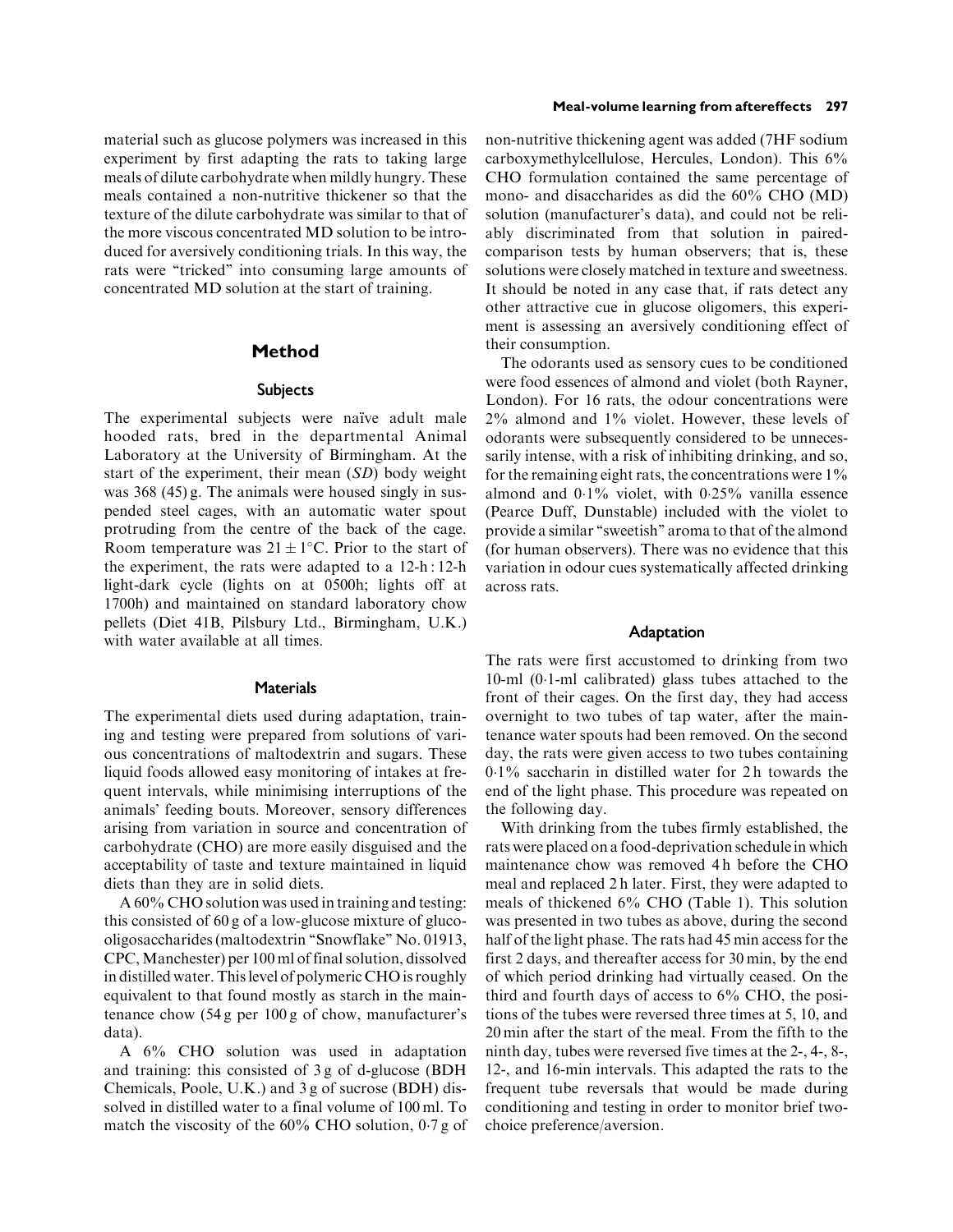#### 298 E.L. Gibson and D.A. Booth

**Table I.** Schedule for conditioning and testing for  $60\%$  CHO-paired odour  $(O+)$  aversion relative to novel odour  $(O-)$ 

| Experimental stage                | Times of day and procedures       |                                                                              |                     |
|-----------------------------------|-----------------------------------|------------------------------------------------------------------------------|---------------------|
| <i>Adaptation</i>                 | $1400 - 1430h$                    |                                                                              |                     |
| $(9 \text{ days})$                | Access to $6\%$ CHO with no odour |                                                                              |                     |
| Training<br>Days 1 and 3<br>Day 2 | 1400–1406h<br>$60\%$ CHO no odour | $1406 - 1420h$<br>$60\%$ CHO + odour<br>$1400 - 1430h$<br>$6\%$ CHO no odour |                     |
| Odour-choice testing              | 1400–1406h                        | 1406–1412h                                                                   | $1412 - 1420h$      |
| Either (1st-half test)            | 33% CHO $O+$ vs. $O-$             | $60\%$ CHO no odour                                                          | $60\%$ CHO no odour |
| $Or(2nd-half test)$               | 33% CHO no odour                  | $60\%$ CHO O+ vs. O-                                                         | $60\%$ CHO no odour |

Note: On all days, rats were deprived of chow at 1000h and re-fed at 1630h.

After 9 days of access to 6% CHO, intakes had stabilized and the rats were considered sufficiently adapted for training to begin.

#### **Conditioning**

The training procedure was similar to that used during adaptation (Table 1). After 4 h of food deprivation, the rats were presented with two 10-ml tubes containing unodourized 60% CHO. Each rat was first presented with each tube separately until it had approached and licked both tubes. These were then simultaneously clipped to the cage-front, and the initial volumes were noted. This "forced sampling" procedure was used every time two new tubes were offered, and was intended to increase sensitivity of the preference/aversion measure to odour-related choice. Reversal of the tube positions was designed to match the subsequent preference/ aversion-testing procedure. Positions were reversed at 2, 4, and 5 min.

At 6 min (approximately the stage when half the volume of the meal had been consumed), all tubes were removed and immediately replaced by new tubes containing odourized 60% CHO: half the rats were trained with almond and half with violet odour. Tube positions were reversed again at 8, 10, 11, 12, and 16 min. Volumes were recorded at every solution change and position reversal. At 20 min, final volumes were noted and the tubes removed.

After the first training day, the rats underwent a further adaptation day: that is, they were given a meal of unodourized 6% CHO exactly as for the previous adaptation days. This was intended to increase the likelihood that conditioning was in fact differential between the aversively or appetitively reinforcing aftereffects of 60% and 6% CHO. That adaptation day was then followed by a second conditioning day, identical in procedure to the first.

#### Odour aversion testing

The position-reversal and tube-presentation procedure was the same as for training (Table 1). However, the rats were given a 33% CHO solution (a 1 : 1 mixture of the 60% and 6% CHO solutions) for the first 6 min. It was hoped that this solution would improve the chances, by the second half of the meal, of creating substantial gastrointestinal distension (the likely internal cue element for learnt meal-volume control). At 6 min, the 33% CHO solutions were replaced with 60% CHO. Sixteen rats (eight almond-trained, eight violet-trained) were given a choice between the 60% CHO-paired odour and a novel odour (i.e. always almond and violet odours) for the first 6 min of the meal (33% CHO), followed by unodourized 60% CHO for the second half of the meal. The remaining eight rats (balanced for trained odour) were given unodourized 33% CHO for the first 6 min, and then a choice between almond and violet in 60% CHO, for the next 6 min. At 12 min, the odourized 60% CHO was replaced with unodourized 60% CHO, for the remaining 8 min of the test meal. Again, volumes were recorded at every position reversal and solution change.

In this way, a measure of preference/aversion for the trained odour relative to a novel odour was obtained in some rats during the first half of the meal while they were hungry, and in the other rats in the second half while they were partly satiated. At the same time, odour exposure was equated between groups by restricting access to the odour-choice to 6 min.

#### Analysis of data

Preference/aversion ratios (intake of the trained odour over total intake) were calculated for the first meal-half or second meal-half 6-min odour choice tests. Within each of these choice tests, intake ratios free from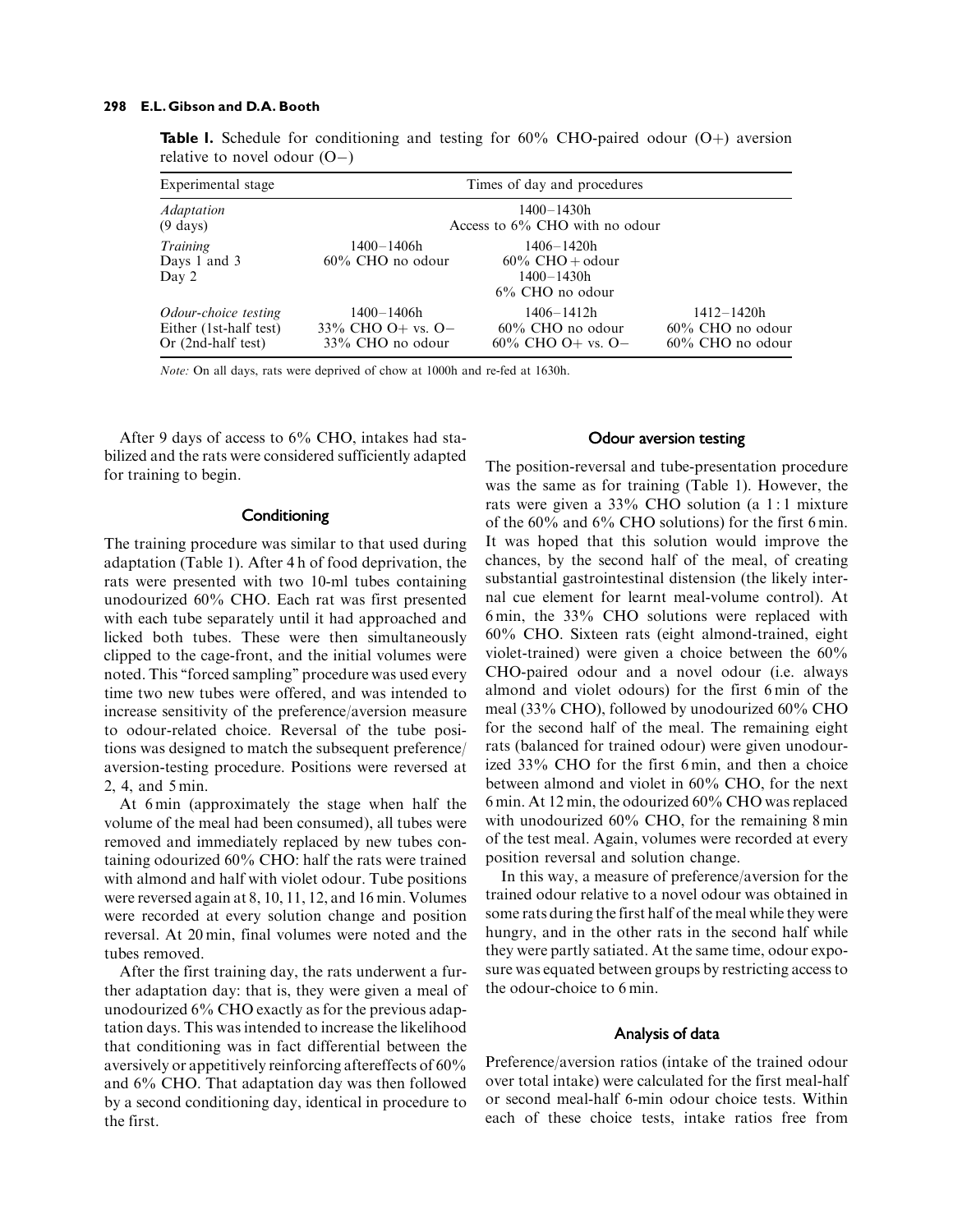position bias could be obtained after one and two ``position-balanced'' periods. That is, these are periods over which a rat had an opportunity to drink the same total volume with the two odours positioned left and right as when right and left. These periods occurred after 4 and 6 min for the first meal-half tested group, and after 10 and 12 min for the second meal-half tested group. The mean preference/aversion ratios were compared to  $0.50$  (indifference) by related t-test. The first half and second half ratios, from equivalent positionbalanced periods, were compared to each other by independent t-tests. The second-half ratio was predicted to be less than 050, and less than the first half ratio, and so one-tailed tests are appropriate for these comparisons.

For accuracy, preference/aversion ratios were calculated only for rats whose intake for that period exceeded 03 ml (5 kcal). This resulted in fewer rats being included in the analysis for the second half of the meal than in that for the first half. The results given here are from three groups of rats ( $N = 7-11$ ) run through the above design on separate occasions. There was no evidence of any difference between runs, and so the data were combined for analysis.

#### **Results**

#### Concentrated CHO-induced odour rejection late in the meal

The preference/aversion ratios obtained from the first position-balanced period in the second half of the test meal  $(6-10 \text{ min})$  were significantly less than  $0.50$ (Fig. 1),  $t(7) = 2.54$ ,  $p < 0.025$ , one-tailed, indicating a significant aversion to (or avoidance of) the  $60\%$ maltodextrin-paired odour relative to the novel odour. Ratios calculated from total intakes over the two position-balanced periods in the second half of the test meal  $(6-12 \text{ min})$  were also significantly less than  $0.50$ (Fig. 1),  $t(7) = 1.96$ ,  $p < 0.05$ , one-tailed.

#### Dependence of the learnt rejection on the repleted state

The mean preference/aversion ratios from those rats tested in the first half of the meal were not different from 050, after either one or two position-balanced periods (Fig. 1), indicating that there was no learnt rejection before repletion had set in. Also, the mean preference/aversion ratio from the first positionbalanced period in the first half of the meal (i.e. at 4 min) was significantly greater than the mean ratio (at 10 min) from rats tested in the second half of the



Figure I. Preference/aversion ratios for the trained odour relative to the novel odour for rats tested either in the first half (open symbols;  $N = 15$  or 16) or second half (filled symbols;  $N = 8$ ) of the meal, after one (0–4 or 6–10 min; circles) and two  $(0-6$  or  $6-12$  min; squares) positionbalanced periods (i.e. periods when intake has been balanced for left-right position bias either once or twice; see the text for details). Preference/aversion ratio is calculated from intake of the trained odour divided by total intake of both odours for that period. Data are expressed as mean  $\pm SE$ .  $*p < 0.05$ ;  $* p < 0.025$ , one-tailed, preference/aversion ratio  $\approx 0.50$ .  $\frac{a}{p} < 0.05$ , one-tailed, 2nd-half ratio  $\lt$  1st-half ratio.

meal (Fig. 1),  $t(21) = 1.79$ ,  $p < 0.05$ , one-tailed. This is evidence that the learnt rejection depends on the presence of a more nearly replete state, i.e. it is the learnt response to a combination of oral and visceral repletion cues that does not generalize to the combination of visceral depletion cues and the same odour.

Preference/aversion ratios calculated from intakes during two position-balanced periods (i.e. at 6 or 12 min) did not differ significantly between groups tested in the first and second halves of the test meal, although the mean values were in the predicted direction (Fig. 1). This is a less sensitive and indeed less valid test for the presence of a learnt aversion, in the sense of rejection in favour of a novel odour, since the longer period of access increases the likelihood of familiarization with the novel comparison odour.

#### Differences in intake

Intake varied over the three meal stages, i.e.  $0-6$  min,  $6-12$  min and  $12-20$  min (Fig. 2), meal stage main effect, Wilk's Lambda =  $0.153$ , epsilon-corrected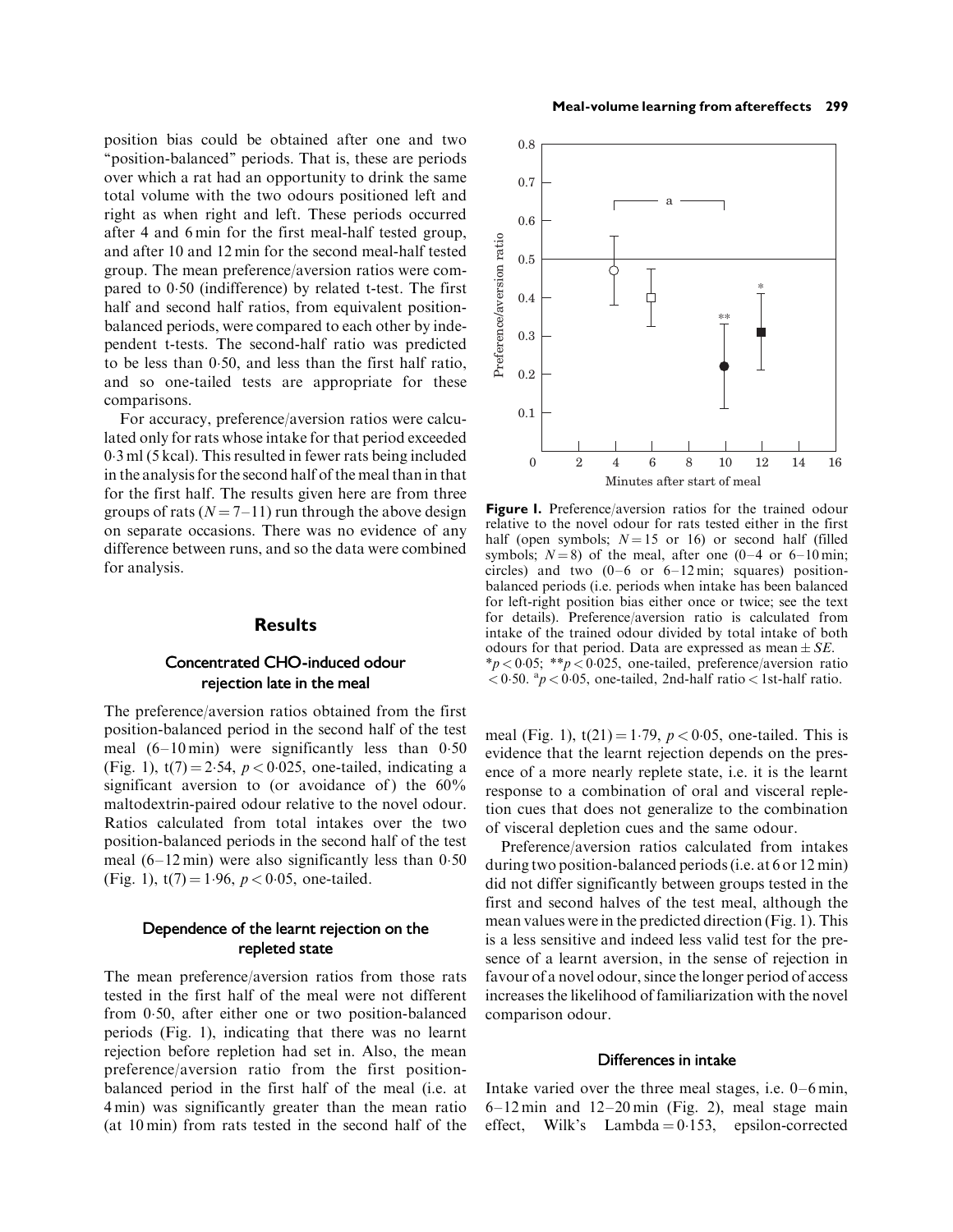

Figure 2. Test day intakes over the three meal stages for rats given the odour choice (trained vs. novel odour) either in the first 6 min period  $(0-6, 1st-half odour group)$  or second 6 min period  $(6-12, 2nd-half odour group)$ . For all rats, the test solution was  $33\%$  CHO for 0–6 min, and 60% CHO for the remainder of the meal. Data are expressed as mean  $+$  SE.  $\frac{p}{2}$  /  $\frac{p}{6}$  that 0–6 min intakes are equal between groups. Significant differences in intake between adjacent meal stages, within groups, are indicated by different letters: a vs. b,  $p < 0.001$ ; b vs. c,  $p < 0.05$ . Odour choice,  $\blacksquare$ ; No odours,  $\Box$ .

 $F(2, 44) = 84.1$ ,  $p < 0.001$ , and meal-stage intake interacted with test group, i.e. first-half or second-half odour choice groups, epsilon-corrected  $F(2, 44) = 15.0$ ,  $p < 0.001$ . However, overall intake for the entire meal did not differ significantly between first-half and second-half test groups, group main effect,  $F(1, 22) =$ 3.95,  $p = 0.06$ .

In the first half of the meal  $(0-6 \text{ min})$ , rats given the odour choice at this stage ate less than the group given no odour choice then,  $t(22) = 4.06$ ,  $p < 0.01$ , two-tailed (Fig. 2). It must be noted that any effect of odour in this analysis is collapsed across effects of both the novel odour and the trained odour, and that on average across the first-half odour-choice group, intake did not differ between these odours (see above). Subsequent intakes did not differ between groups over either  $6-12$  min or  $12-20$  min (Fig. 2).

Rats in both groups ate less during the  $6-12$  min stage than at  $0-6$  min: first-half odour-choice group,  $t(15) = 6.14$ ,  $p < 0.001$ ; second-half odour-choice group,  $t(7) = 6.18$ ,  $p < 0.001$ . Intake at 12–20 min was significantly less than at  $6-12$  min only for the group given the odour choice at 0-6 min, i.e. first-half tested: first-half odour-choice group,  $t(15) = 2.66$ ,  $p < 0.05$ ; second-half odour-choice group,  $t(7) = 1.60$ , NS.

#### **Discussion**

The odour paired with concentrated maltodextrin was rejected in the presence of a novel odour, which would normally be expected to be relatively aversive. If the trained odour was merely less liked or neutral, its rejection would require the novel odour to be positively attractive. This seems unlikely, although we have no direct evidence here of the direction of influence of the novel odour on ingestion. So, these results are the strongest evidence to date for an aversion to an almost certainly olfactory cue (Baker & Booth, 1989) that has been conditioned by food, presumably acting postingestively after it had been swallowed.

Berridge (1991) has argued that true aversion to tastes (i.e. actual dislike rather than relative avoidance due to less liking) should elicit gaping, repellent tongue movements and other aversive FAPs, whereas satiation (sensory or caloric) reduced ingestive actions but did not increase aversive actions. We have not measured such responses here, but our design demonstrates that the rats have learnt to avoid the odour, not the taste or texture of the solution. These latter two sensory properties did not differ between the two bottles in the choice test, and furthermore the rats were exposed to similarly tasting but dilute (not strongly satiating) CHO meals before and between odour training days. Therefore, we have no reason to expect aversive FAPs to the taste here, and there is no evidence that revolting odours necessarily elicit the gapes that bitter tastants and toxin-paired tastes do. It is an open question whether other "aversive" behaviours were elicited by the rejected odour, and whether this odour rejection would differ qualitatively from toxin-paired odour aversion, but the replete animals clearly consumed less of the trained odour than of the novel.

The results are also evidence that this learnt rejection of the odour depends on the presence of cues from a state of repletion brought about by a substantial intake of fluid. That is, as hypothesized, rejection of the odour did not generalize from the trained replete state to the implicitly untrained depleted state in the first part of the meal. This is consistent with learning not to ingest food having a certain odour in the presence of a specific visceral cue when the oronasal cues had been paired with aftereffects of ingesting concentrated maltodextrin.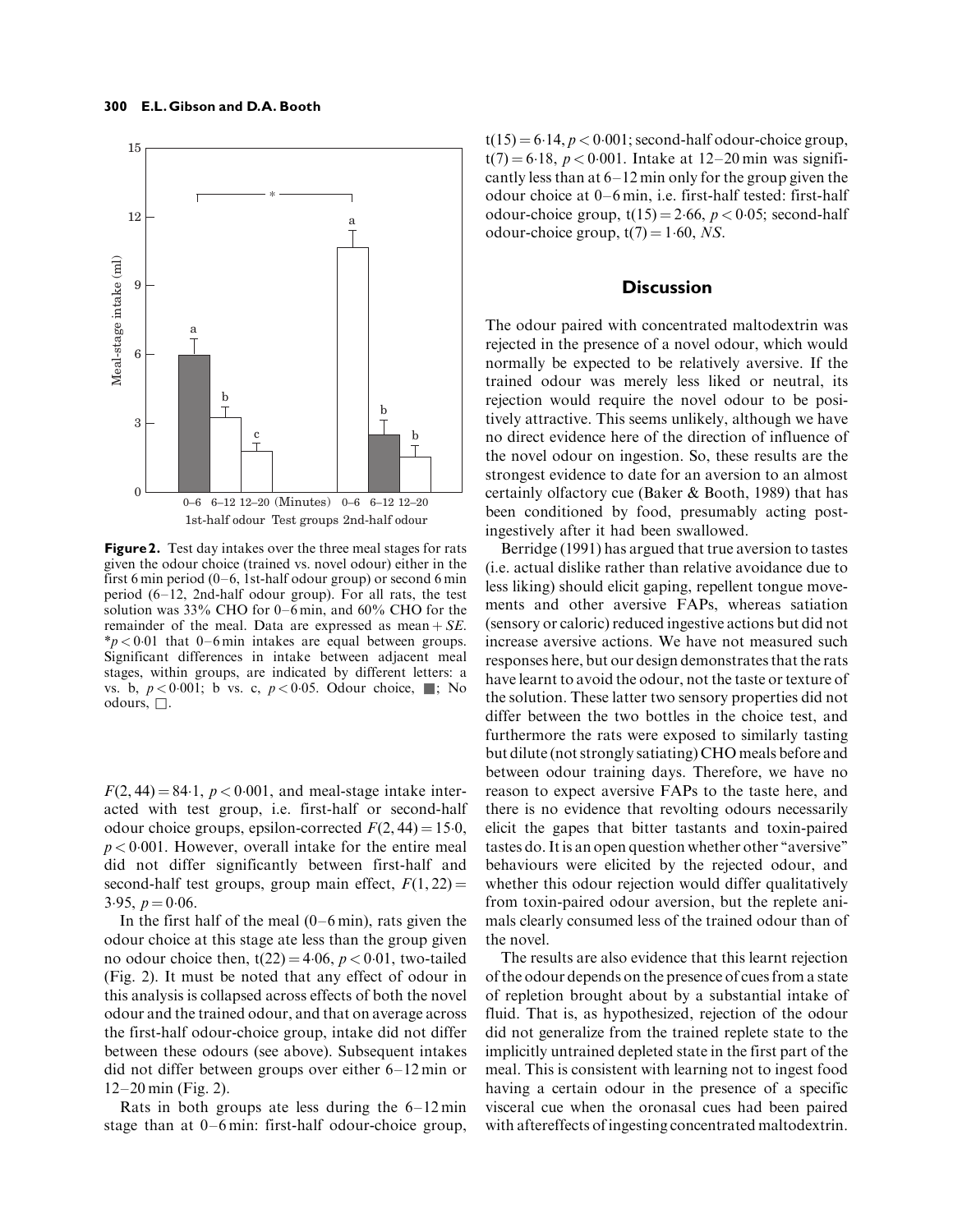The presence of repletion during this second meal-half choice test is supported by the evidence of considerable slowing of intake at that stage. The odour-dependent inhibition of intake during the first half of the meal likely reflects some non-selective suppressant effect of the unexpected presence of odours at the start of the meal. In any case, in contrast to later in the meal, intake at this stage did not differ between trained and novel odours, whatever motivational valence each odour may have had at that moment. Although the odour choice during the first half of the meal was presented in 33% CHO, this was unlikely to have confounded any learnt response to the odour, as the solution's taste and texture were similar to both the 6% and 60% CHO, whose odourless qualities could not predict state-dependent postingestive effects given the present schedule.

This evidence of meal-end loss of acceptance was not confounded by habituation, familiarisation, or some preference-switching tendency, as earlier experiments may have been. So, it provides a strict test of the theory that part of normal meal-volume control is a learnt repletion-dependent rejection of the sensory characteristics of particular foods (Booth, 1972b, 1977b, 1980, 1985). The findings strongly support this interpretation of earlier, behaviourally less conclusive data. Thus, the volume of a meal is not determined just by the decrease in all palatability as deprivation arousal declines (Booth, 1972a; Cabanac, 1971) and the decrease in the palatability specifically of the food just eaten (e.g. Berridge, 1991; Booth, 1976; Clifton et al., 1987; Rolls et al., 1983). Termination of eating is also a learnt decrease in the facilitation of ingestion that is specific to visceral cues which have been configured with dietary cues by pairing with a prompt and mildly aversive aftereffect of concentrated maltodextrin (Booth & Davis, 1973), e.g. osmotic distension of the duodenum by rapid digestion of the oligomers in food eaten at the start of the meal that were dumped from the stomach before its emptying became controlled (Hunt, 1983). Indeed, this conditioning mechanism provides some control of a meal's volume by its usual energy contents, unlike the habituation of sensory preference or the gating of palatability by gastric distension.

It is worth noting that the four preference/aversion ratios obtained here over the course of the meal (Fig. 1) form a triangular pattern reminiscent of that seen in human ratings of learnt appetite and preference, where the apex represents the ideal sensory stimulation in that sensory, somatic and social context, and the sides are decrements in desire with deviation from ideal (Booth, 1986; Booth et al., 1994). For learnt aversions, the triangle is inverted, and its apex, then a nadir, i.e. the strongest rejection, should be found at the stage in the meal at which the visceral cues during testing are most

#### Meal-volume learning from aftereffects 301

similar to those of the trained configuration of visceral state with odour. At least part of the reason for the strongest rejection at 10 min rather than 12 min may be that 33% CHO was used rather than 60% CHO for the first half of the test meal, in order to encourage rapid and substantial upper-gut distension by the second half: thus, the learnt distension cue would occur earlier during testing than it did during training, generating the premature peak rejection of Fig. 1.

Evidence for conditioned satiety, such as in this experiment, has so far only been obtained using concentrated solutions of mixtures of glucose oligomers (MDs), albeit voluntarily ingested and within the normal range of concentrations of starch in food. Hypertonic glucose solutions are not suitable for use in experiments on conditioned satiety because they have osmotic effects in the gut that can condition state-independent aversions (Booth, 1972b, 1979; Booth et al., 1972; Davis et al., 1978; Shuford, 1959). Hence results from 08 M sucrose, for example, are not relevant to the phenomenon of aversion conditioning specific to the ends of meals, contrary to Davis and Smith (1990). In a similar fashion, the finding of Warwick and Weingarten (1996) that flavours paired with ingestion of 24% and 30% sucrose were consumed less than flavours paired with sham feeding or 5% sucrose, respectively, may reflect such aversive osmotic effects, confounding interpretation in terms of conditioned satiety. These stateindependent sensory aversions induced by aftereffects of strong sugar solutions have more relevance to the avoidance of toxins (Garcia et al., 1985) than to the normal control of meal volume. Such unpalatability at the start of eating could not control the volume of meals on a choice of foodstuffs. In any case, the undeniable fact is that many foods are attractive when hungry and so conditioned aversions affecting early consummatory or ingestive behaviour must be irrelevant to the normal control of intake.

Therefore, in any demonstration of conditioned satiety, evidence for state dependency is crucial. Ingestive aversion to food in the presence of a consumptioninduced repletion state differentiates the rejection of food cues in any motivational state including hunger, which would be a general ingestive aversion, from the rejection of food cues specifically towards the end of a meal, i.e. satiated cessation of eating. This is still a sensory aversion, but a state-dependent one. Thus, a reduction in meal size elicited by a CS in a singlestimulus test, even if nutrient-conditioned (Le Magnen, 1955, 1959), is not sufficient evidence for conditioned satiety (Booth, 1972b).

The partitioning of meal stages in the design used here allowed a clear demonstration of the rats' changing evaluation of the odour previously paired with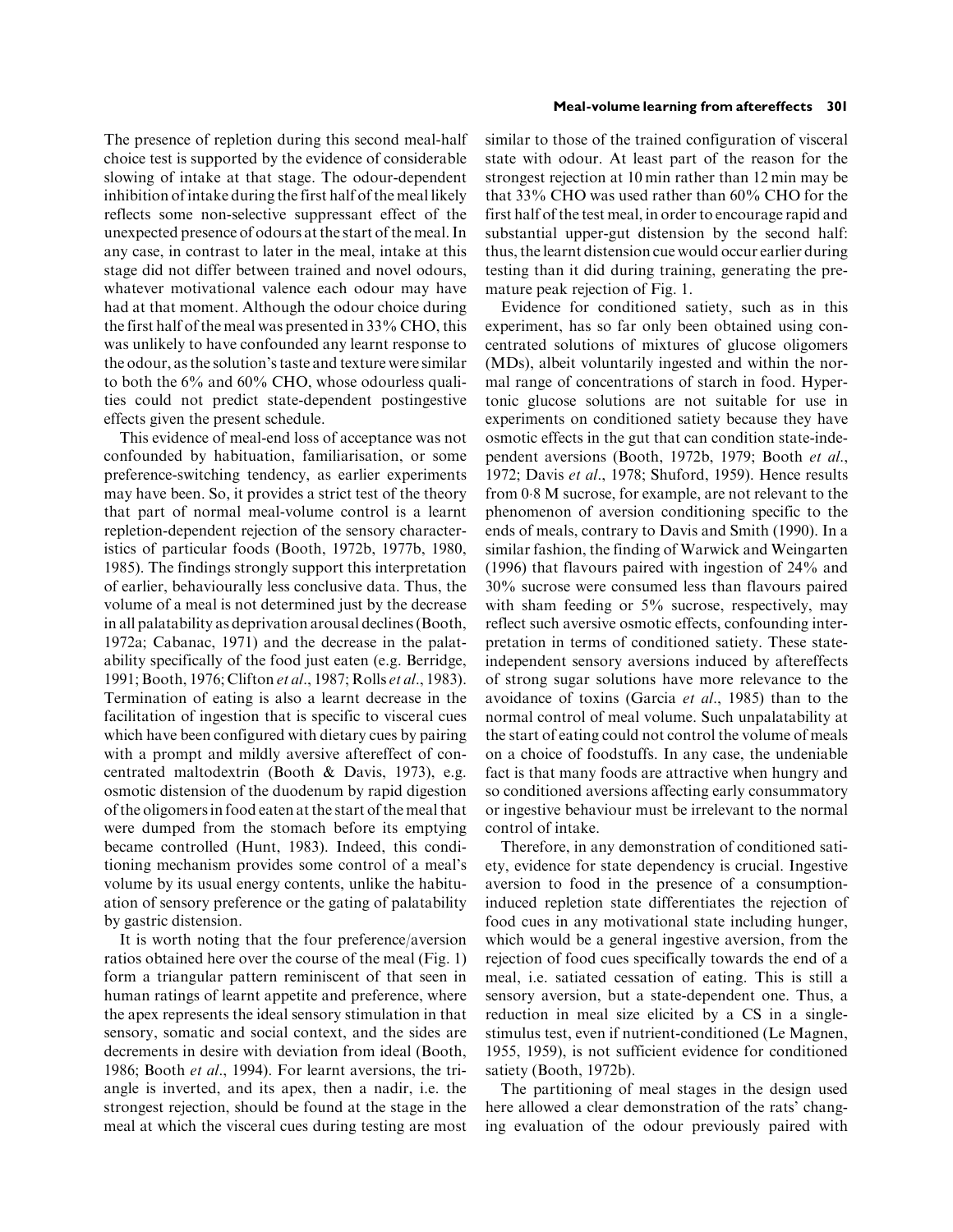#### 302 E.L. Gibson and D.A. Booth

concentrated MD during a single meal. Previous attempts from other laboratories to study the impact of repletion on conditioned responses to ingested flavours have tested preferences for flavours paired with real- and sham-fed liquid meals, or compared preference/aversion ratios for flavours paired with infusions of different concentrations of MD (Lucas et al., 1997; Sclafani et al., 1994; Van Vort & Smith, 1983; Warwick & Weingarten, 1996). However, these groups measured only meal sizes or longer-term intakes, and so early depletion-specific responses were not assessed for comparison with later meal changes. Thus, changes in relative preference/ aversions from those designs may have been confounded by habituation, flavour-flavour conditioning, stateindependent aversions and/or unconditioned reactions to innately palatable flavours.

The results of this study fully substantiate the longstanding refutation (Booth, 1972b; Booth & Davis, 1973) of the traditional theory in physiology that meal size is determined by innate visceral inhibition subtracting from a constant orosensory facilitation (Davis et al., 1976; Stellar, 1955). Nevertheless, that theory is still revived on the basis of methodologically dubious data, e.g. effects of non-absorbable additives (Davis *et al.*, 1976) or hypertonic sugar solutions (Davis  $\&$ Smith, 1990; Davis et al., 1993), and ratings of ``pleasantness'' or ``palatability'' arbitrarily interpreted by investigators who have not measured the controlling cues (Rogers, 1999; Yeomans, 1996). Instead, the relationship between sensory preferences and intake needs to be studied by measuring the influences of specified momentary stimulation on symbolic or concrete measures of appetite (Booth et al., 1986; Gibson & Booth, 1987).

In conclusion, these findings provide evidence for the only mechanism proposed so far for the control of meal volume by aftereffects of ingested energy. This learnt link between amount of food eaten and the aftereffects of eating has recently become acknowledged again as the explanation of increased energy intake on high-fat or energy-dense diets (Blundell et al., 1995; Poppitt & Prentice, 1996; Stubbs et al., 1998). Clearly, such caloric over-consumption is far from passive when an unfamiliar increase in the energy content of meals results in increased intake of energy by active performance of the learnt control of volume eaten.

#### **References**

- Baker, B.J. & Booth, D.A. (1989). Preference conditioning by concurrent diets with delayed proportional reinforcement. *Physiology and Behavior* 46, 585–590.
- Baker, B.J., Booth, D.A., Duggan, J.P. & Gibson, E.L. (1987). Protein appetite demonstrated: learned specificity

of protein-cue preference to protein need in adult rats. Nutrition Research 7, 481-487.

- Berridge, K.C. (1991). Modulation of taste affect by hunger, caloric satiety, and sensory-specific satiety in the rat. *Appetite* **16**, 103–120.
- Birch, L.L., McPhee, L., Shoba, B.C., Steinberg, L. & Krehbiel, R. (1987). "Clean up your plate": effects of child feeding practices on the conditioning of meal size. Learning and Motivation 18, 301 $-317$ .
- Birch, L.L., McPhee, L., Steinberg, L. & Sullivan, S. (1990). Conditioned flavor preferences in young children. Physiology and Behavior 47,  $501-505$ .
- Blundell, J.E., Cotton, J.R., Delargy, H., Green, S., Greenough, A., King, N.A. & Lawton, C.L. (1995). The fat paradox: fat-induced satiety signals versus high fat overconsumption. International Journal of Obesity 19, 832–835.
- Booth, D.A. (1972a). Caloric compensation in rats with continuous or intermittent access to food. Physiology and Behavior 8, 891-899.
- Booth, D.A. (1972b). Conditioned satiety in the rat. Journal of Comparative and Physiological Psychology  $81,457-471$ .
- Booth, D.A. (1976). Approaches to feeding control. In T. Silverstone (Ed.), Appetite and food intake. Pp. 415-478. Berlin: Dahlem Konferenzen.
- Booth, D.A. (1977a). Appetite and satiety as metabolic expectancies. In Y. Katsuki, M. Sato, S.F. Takagi, & Y. Oomura (Eds), Food intake and chemical senses. Pp. 317-330 Tokyo: University of Tokyo Press.
- Booth, D.A. (1977b). Satiety and appetite are conditioned reactions. Psychosomatic Medicine 39, 76-81.
- Booth, D.A. (1979). Metabolism and the control of feeding in animals and Man. In K. Brown & S.J. Cooper (Eds), Chemical influences on behaviour. Pp. 79-134. London: Academic Press.
- Booth, D.A. (1980). Conditioned reactions in motivation. In F.M. Toates & T.R. Halliday (Eds), Analysis of motivational processes. Pp. 77-102. London: Academic Press.
- Booth, D.A. (1985). Food-conditioned eating preferences and aversions with interoceptive elements: conditioned appetites and satieties. Annals of the New York Academy of Sciences  $443, 22-41.$
- Booth, D.A. (1986). Objective measurement of influences on food choice. Appetite 7, 236-237.
- Booth, D.A. & Davis, J.D. (1973). Gastrointestinal factors in the acquisition of oral sensory control of satiation. Physiology and Behavior 11,  $23-29$ .
- Booth, D.A. & Grinker, J.A. (1993). Learned control of meal size in spontaneously obese and nonobese bonnet macaque monkeys. Physiology and Behavior 53,  $51-57$ .
- Booth, D.A. & Toase, A.-M. (1983). Conditioning of hunger/ satiety signals as well as flavour cues in dieters. Appetite 4,  $235-236$ .
- Booth, D.A., Gibson, E.L. & Baker, B.J. (1986). Gastromotor mechanism of fenfluramine anorexia. Appetite 7, 57-69.
- Booth, D.A., Gibson, E.L., Toase, A.-M. & Freeman, R.P.J. (1994). Small objects of desire: the recognition of appropriate foods and drinks and its neural mechanisms. In C.R. Legg & D.A. Booth (Eds), Appetite: neural and behavioural bases. Pp. 98-126. Oxford: Oxford University Press.
- Booth, D.A., Lee, M. & McAleavey, C. (1976). Acquired sensory control of satiation in man. *British Journal of* Psychology  $67, 137–147.$